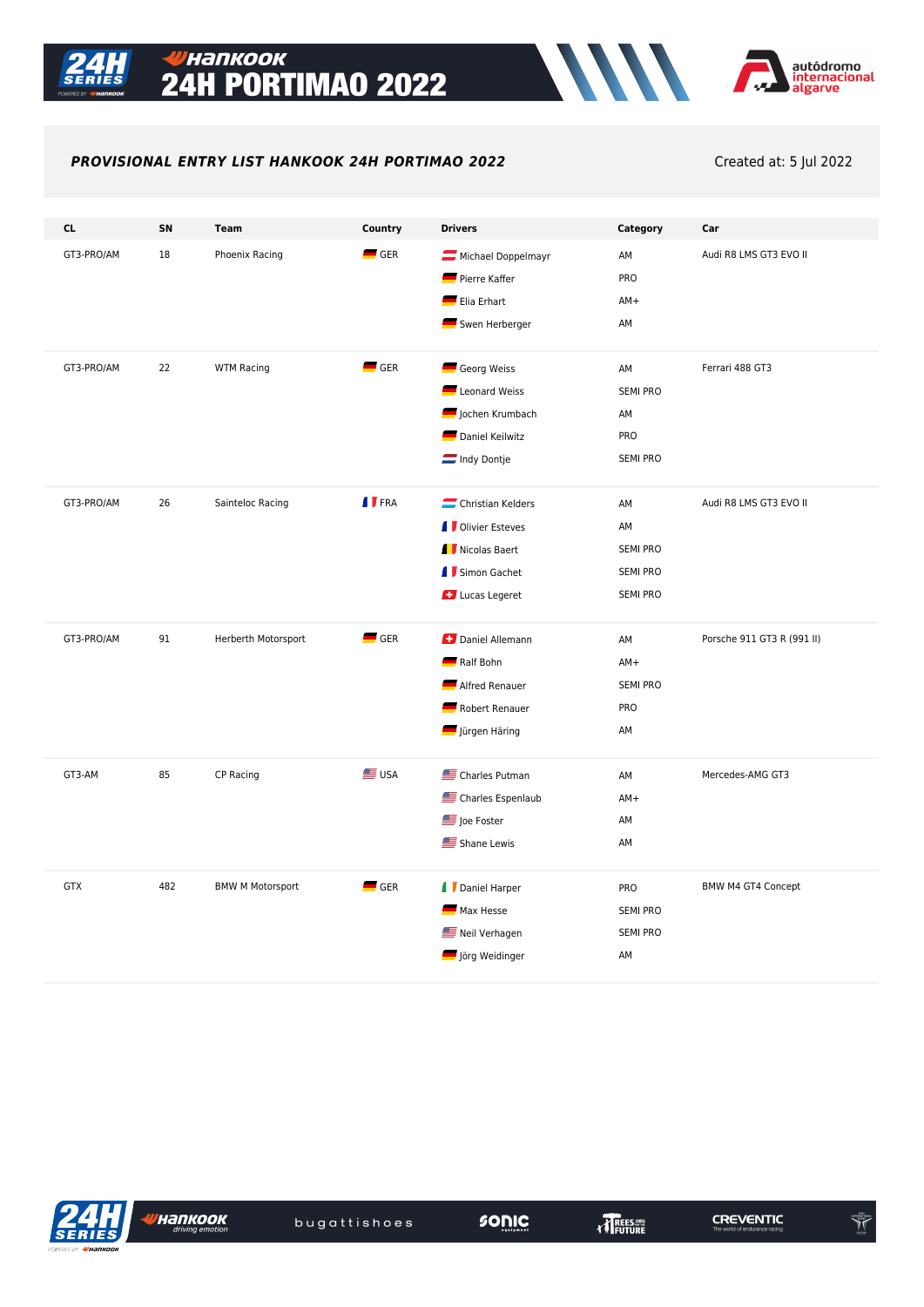

# <mark>Унапкоок</mark> **24H PORTIMAO 2022**



### HANKOOK 24H PORTIMAO 2022

| <b>CL</b>  | SN  | <b>Team</b>                        | Country            | <b>Drivers</b>           | Category        | Car                              |
|------------|-----|------------------------------------|--------------------|--------------------------|-----------------|----------------------------------|
| <b>GTX</b> | 701 | Vortex V8                          | <b>I</b> FRA       | <b>I</b> Lionel Amrouche | AM              | Vortex 1.0                       |
|            |     |                                    |                    | <b>I</b> Philippe Bonnel | AM              |                                  |
|            |     |                                    |                    | <b>I</b> Olivier Gomez   | AM              |                                  |
|            |     |                                    |                    | <b>I</b> Laurent Misbach | AM              |                                  |
| <b>GTX</b> | 710 | Leipert Motorsport                 | $\blacksquare$ GER | Kerong Li                | AM              | Lamborghini Huracán Super Trofeo |
|            |     |                                    |                    | Jean-Francois Brunot     | <b>SEMI PRO</b> |                                  |
|            |     |                                    |                    | Glenn McGee              | AM              |                                  |
|            |     |                                    |                    | Anthony McIntosh         | AM              |                                  |
|            |     |                                    |                    | Tyler Cooke              | $AM+$           |                                  |
|            |     |                                    |                    |                          |                 |                                  |
| <b>GTX</b> | 720 | RD Signs - Siauliai<br>racing team | $\blacksquare$ LTU | Audrius Butkevicius      | AM              | Lamborghini Huracán Super Trofeo |
|            |     |                                    |                    | I Nicola Michelon        | AM              |                                  |
|            |     |                                    |                    | Paulius Paskevicius      | AM              |                                  |
|            |     |                                    |                    | Arturs Batraks           | AM              |                                  |
| 992        | 903 | Red Ant Racing                     | <b>I</b> BEL       | Ayrton Redant            | <b>SEMI PRO</b> | Porsche 911 GT3 Cup (992)        |
|            |     |                                    |                    | Bert Redant              | AM              |                                  |
|            |     |                                    |                    | Yannick Redant           | <b>SEMI PRO</b> |                                  |
|            |     |                                    |                    | Sam Dejonghe             | <b>SEMI PRO</b> |                                  |
| 992        | 904 | Red Ant Racing                     | BEL                | Philippe Wils            | AM              | Porsche 911 GT3 Cup (992)        |
|            |     |                                    |                    | Jimmy de Breucker        | AM              |                                  |
|            |     |                                    |                    | Kobe de Breucker         | AM              |                                  |
|            |     |                                    |                    |                          |                 |                                  |
| 992        | 909 | Red Camel-Jordans.nl               | $\blacksquare$ NED | $\equiv$ Ivo Breukers    | AM              | Porsche 911 GT3 Cup (992)        |
|            |     |                                    |                    | $\equiv$ Luc Breukers    | <b>SEMI PRO</b> |                                  |
|            |     |                                    |                    | $\equiv$ Rik Breukers    | <b>SEMI PRO</b> |                                  |
|            |     |                                    |                    | Fabian Danz              | AM              |                                  |
|            |     |                                    |                    |                          |                 |                                  |

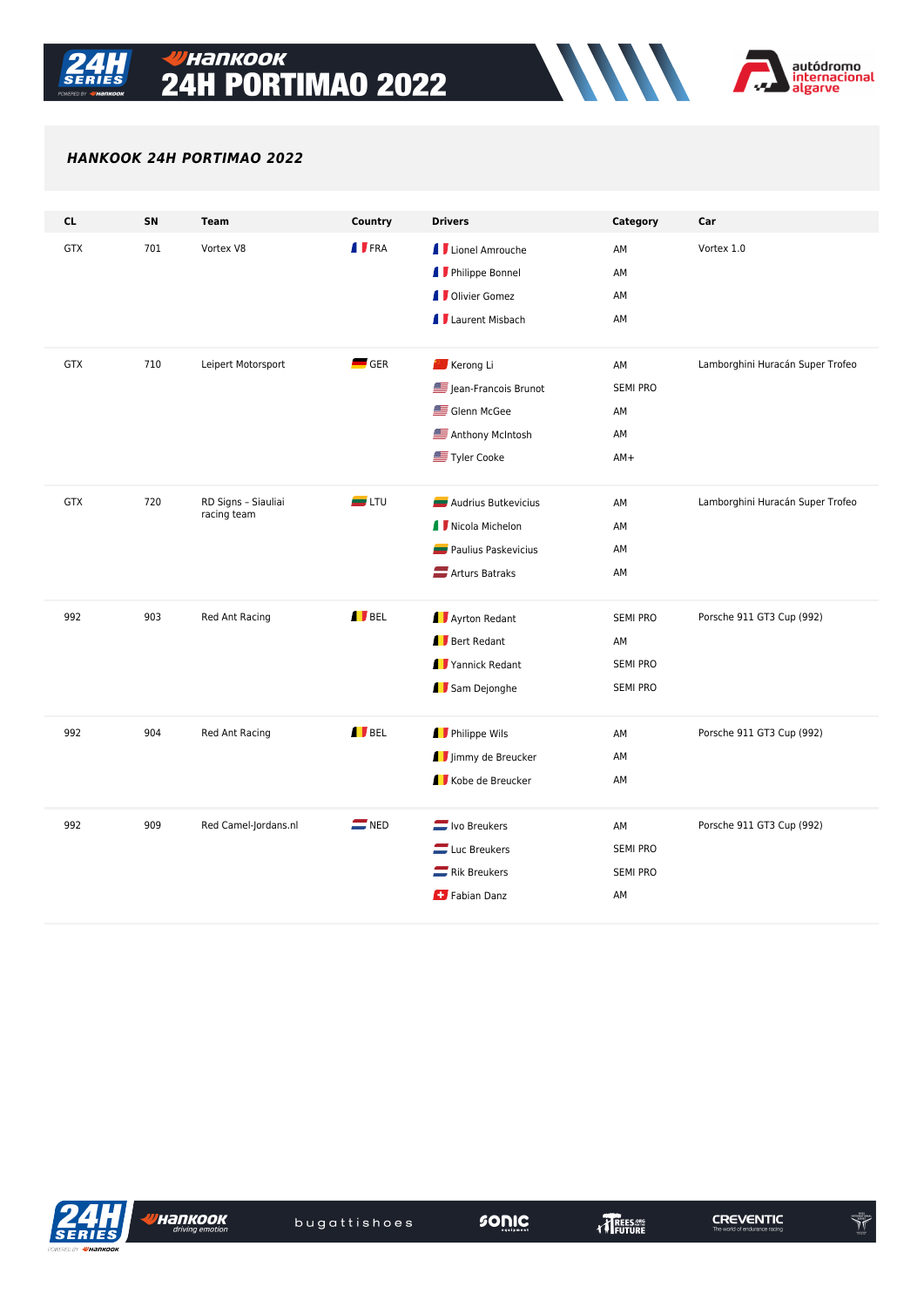

# <mark>Унапкоок</mark> **24H PORTIMAO 2022**



### HANKOOK 24H PORTIMAO 2022

| <b>CL</b>  | SN  | <b>Team</b>                        | Country            | <b>Drivers</b>           | Category        | Car                         |
|------------|-----|------------------------------------|--------------------|--------------------------|-----------------|-----------------------------|
| 992        | 977 | ID Racing                          | $\blacksquare$ GER | Gunnar Jeannette         | <b>SEMI PRO</b> | Porsche 911 GT3 Cup (992)   |
|            |     |                                    |                    | <b>SEP</b> PJ Hyett      | AM              |                             |
|            |     |                                    |                    | James Gue                | <b>SEMI PRO</b> |                             |
|            |     |                                    |                    | Marco Signoretti         | <b>SEMI PRO</b> |                             |
| GT4        | 405 | Ram Racing                         | <b>HE</b> ENG      | Jon Minshaw              | AM              | Mercedes-AMG GT4            |
|            |     |                                    |                    | Katarina Kyvalova        | AM              |                             |
|            |     |                                    |                    | John Loggie              | AM              |                             |
|            |     |                                    |                    | Phil Keen                | PRO             |                             |
|            |     |                                    |                    |                          |                 |                             |
| GT4        | 421 | TEAM ACP - Tangerine<br>Associates | BEL                | Catesby Jones            | AM              | BMW M4 GT4                  |
|            |     |                                    |                    | Wim Spinoy               | AM              |                             |
|            |     |                                    |                    | Ken Goldberg             | AM              |                             |
|            |     |                                    |                    | Jim Norman               | AM              |                             |
|            |     |                                    |                    |                          |                 |                             |
| GT4        | 499 | Car Collection<br>Motorsport       | $\blacksquare$ GER | <b>Andreas Bakkerud</b>  | AM              | Audi R8 LMS GT4             |
|            |     |                                    |                    | José Garcia              | AM              |                             |
|            |     |                                    |                    | Patrick Kolb             | $AM+$           |                             |
|            |     |                                    |                    | Daniel Miller            | AM              |                             |
| <b>TCR</b> | 106 | 700 Miles                          | <b>I</b> FRA       | I Thierry Chkondali      | AM              | Volkswagen Golf GTi TCR DSG |
|            |     |                                    |                    | I Marc Girard            | AM              |                             |
|            |     |                                    |                    | Bruno Derossi            | AM              |                             |
|            |     |                                    |                    | <b>J</b> Jordan Mougenot | AM              |                             |
|            |     |                                    |                    |                          |                 |                             |
| <b>TCR</b> | 110 | Lestrup Racing Team                | $\mathbf{L}$ swe   | <b>For</b> Mats Olsson   | AM              | Volkswagen Golf GTi TCR DSG |
|            |     |                                    |                    | Peter Fahlström          | AM              |                             |
|            |     |                                    |                    | Stefan Nilsson           | AM              |                             |
|            |     |                                    |                    | Patric Olovsson          | AM              |                             |